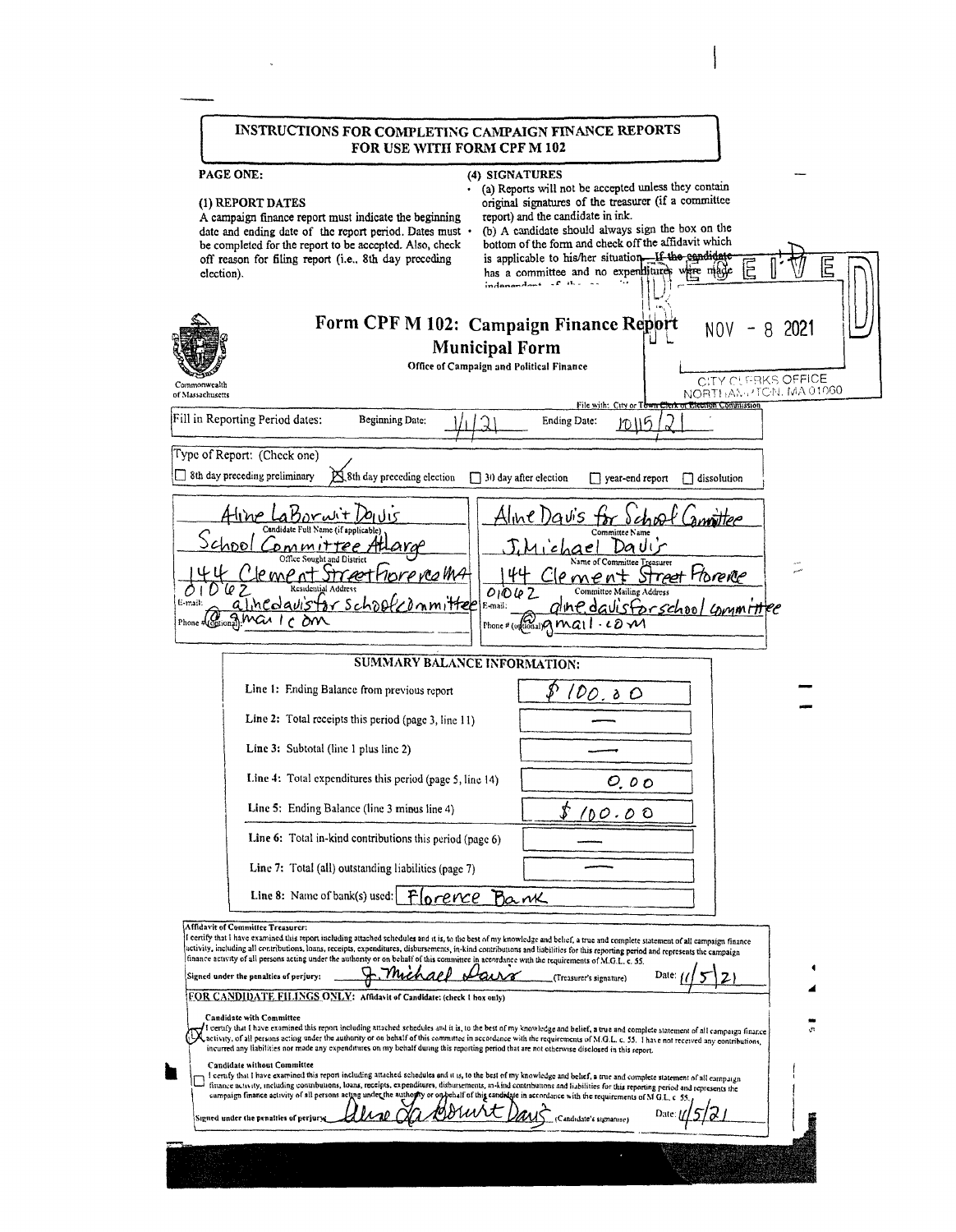(b)  $A'$  and the candidate of decepted unless they continue of the transurer (if  $\frac{d}{dx}$  applicable form  $\frac{d}{dx}$  and  $\frac{d}{dx}$  and  $\frac{d}{dx}$  applicable form  $\frac{d}{dx}$  also  $\frac{d}{dx}$  and  $\frac{d}{dx}$  also  $\frac{d}{dx}$  and  $\$  $h_{\text{as}}$ <sup>appl</sup>

 $,$   $-aeck$ 

prcceding

RY ACTIVITY  $\epsilon$ .  $\epsilon$ . S5 requires that the name and residential address be reported, in alphabetical order, for all receipts over \$50 in a calendar n a cycle of the numerous community of the matter of the control of the matter of the control of the control of<br>Committees must keep detailed accounts and records of all receipts, but need only itemize those receipts over

Commutees must keep actuated accounts and records of an receipts, out need only nemize those receiption and employer must be reported for all persons who contribute \$200 or more in a calendar year. *Coupation and emptoyer must be reported for all persons who contribute 5200 or more in a calendar year.*<br>A "Schedule A: Receipts" attachment is available to complete, print and attach to this report, if additional pages a

ALL/COMMITTEE INFORMATION

appropriate information in the

manuttee boxes

|               | report all receipts. Please include your committee in<br>Name and Residential Address |                                                                                                                                                                                                                                      | (for contributions of \$200 or more)                                                                                                               |
|---------------|---------------------------------------------------------------------------------------|--------------------------------------------------------------------------------------------------------------------------------------------------------------------------------------------------------------------------------------|----------------------------------------------------------------------------------------------------------------------------------------------------|
| Date Received | (alphabetical listing required)                                                       | Amount                                                                                                                                                                                                                               |                                                                                                                                                    |
|               |                                                                                       |                                                                                                                                                                                                                                      |                                                                                                                                                    |
|               |                                                                                       |                                                                                                                                                                                                                                      |                                                                                                                                                    |
|               |                                                                                       |                                                                                                                                                                                                                                      |                                                                                                                                                    |
|               |                                                                                       |                                                                                                                                                                                                                                      |                                                                                                                                                    |
|               |                                                                                       |                                                                                                                                                                                                                                      |                                                                                                                                                    |
|               |                                                                                       |                                                                                                                                                                                                                                      |                                                                                                                                                    |
|               |                                                                                       |                                                                                                                                                                                                                                      |                                                                                                                                                    |
|               |                                                                                       |                                                                                                                                                                                                                                      |                                                                                                                                                    |
|               |                                                                                       |                                                                                                                                                                                                                                      |                                                                                                                                                    |
|               |                                                                                       |                                                                                                                                                                                                                                      |                                                                                                                                                    |
|               |                                                                                       |                                                                                                                                                                                                                                      |                                                                                                                                                    |
|               |                                                                                       |                                                                                                                                                                                                                                      |                                                                                                                                                    |
|               |                                                                                       |                                                                                                                                                                                                                                      |                                                                                                                                                    |
|               |                                                                                       |                                                                                                                                                                                                                                      |                                                                                                                                                    |
|               |                                                                                       |                                                                                                                                                                                                                                      |                                                                                                                                                    |
|               |                                                                                       |                                                                                                                                                                                                                                      |                                                                                                                                                    |
|               |                                                                                       |                                                                                                                                                                                                                                      |                                                                                                                                                    |
|               |                                                                                       |                                                                                                                                                                                                                                      |                                                                                                                                                    |
|               |                                                                                       |                                                                                                                                                                                                                                      |                                                                                                                                                    |
|               |                                                                                       |                                                                                                                                                                                                                                      |                                                                                                                                                    |
|               |                                                                                       |                                                                                                                                                                                                                                      |                                                                                                                                                    |
|               |                                                                                       |                                                                                                                                                                                                                                      |                                                                                                                                                    |
|               |                                                                                       |                                                                                                                                                                                                                                      |                                                                                                                                                    |
|               |                                                                                       |                                                                                                                                                                                                                                      |                                                                                                                                                    |
|               |                                                                                       |                                                                                                                                                                                                                                      |                                                                                                                                                    |
|               |                                                                                       |                                                                                                                                                                                                                                      |                                                                                                                                                    |
|               |                                                                                       |                                                                                                                                                                                                                                      |                                                                                                                                                    |
|               |                                                                                       |                                                                                                                                                                                                                                      |                                                                                                                                                    |
|               |                                                                                       |                                                                                                                                                                                                                                      |                                                                                                                                                    |
|               |                                                                                       |                                                                                                                                                                                                                                      |                                                                                                                                                    |
|               |                                                                                       |                                                                                                                                                                                                                                      |                                                                                                                                                    |
|               |                                                                                       |                                                                                                                                                                                                                                      |                                                                                                                                                    |
|               |                                                                                       |                                                                                                                                                                                                                                      |                                                                                                                                                    |
|               |                                                                                       |                                                                                                                                                                                                                                      |                                                                                                                                                    |
|               |                                                                                       |                                                                                                                                                                                                                                      |                                                                                                                                                    |
|               |                                                                                       |                                                                                                                                                                                                                                      |                                                                                                                                                    |
|               | Line 9: Total Receipts over \$50 (or listed above)                                    |                                                                                                                                                                                                                                      | 0,00                                                                                                                                               |
|               |                                                                                       | Û                                                                                                                                                                                                                                    | .00                                                                                                                                                |
|               | Line 10: Total Receipts \$50 and under* (not listed above)                            |                                                                                                                                                                                                                                      |                                                                                                                                                    |
|               | Line 11: TOTAL RECEIPTS IN THE PERIOD                                                 | δ.                                                                                                                                                                                                                                   | Enter on page 1, line 2<br>OC<br>$\leftarrow$                                                                                                      |
|               |                                                                                       |                                                                                                                                                                                                                                      |                                                                                                                                                    |
|               |                                                                                       |                                                                                                                                                                                                                                      | * If you have itemized receipts of \$50 and under, include them in line 9. Line 10 should include only those receipts not itemized above.<br>Page: |
|               |                                                                                       |                                                                                                                                                                                                                                      |                                                                                                                                                    |
|               |                                                                                       |                                                                                                                                                                                                                                      |                                                                                                                                                    |
|               |                                                                                       |                                                                                                                                                                                                                                      |                                                                                                                                                    |
|               |                                                                                       | <b>Republican Construction Construction Construction Construction Construction Construction Construction Construction Construction Construction Construction Construction Construction Construction Construction Construction Co</b> | -und65-9327 for information or vis                                                                                                                 |

 $\sum$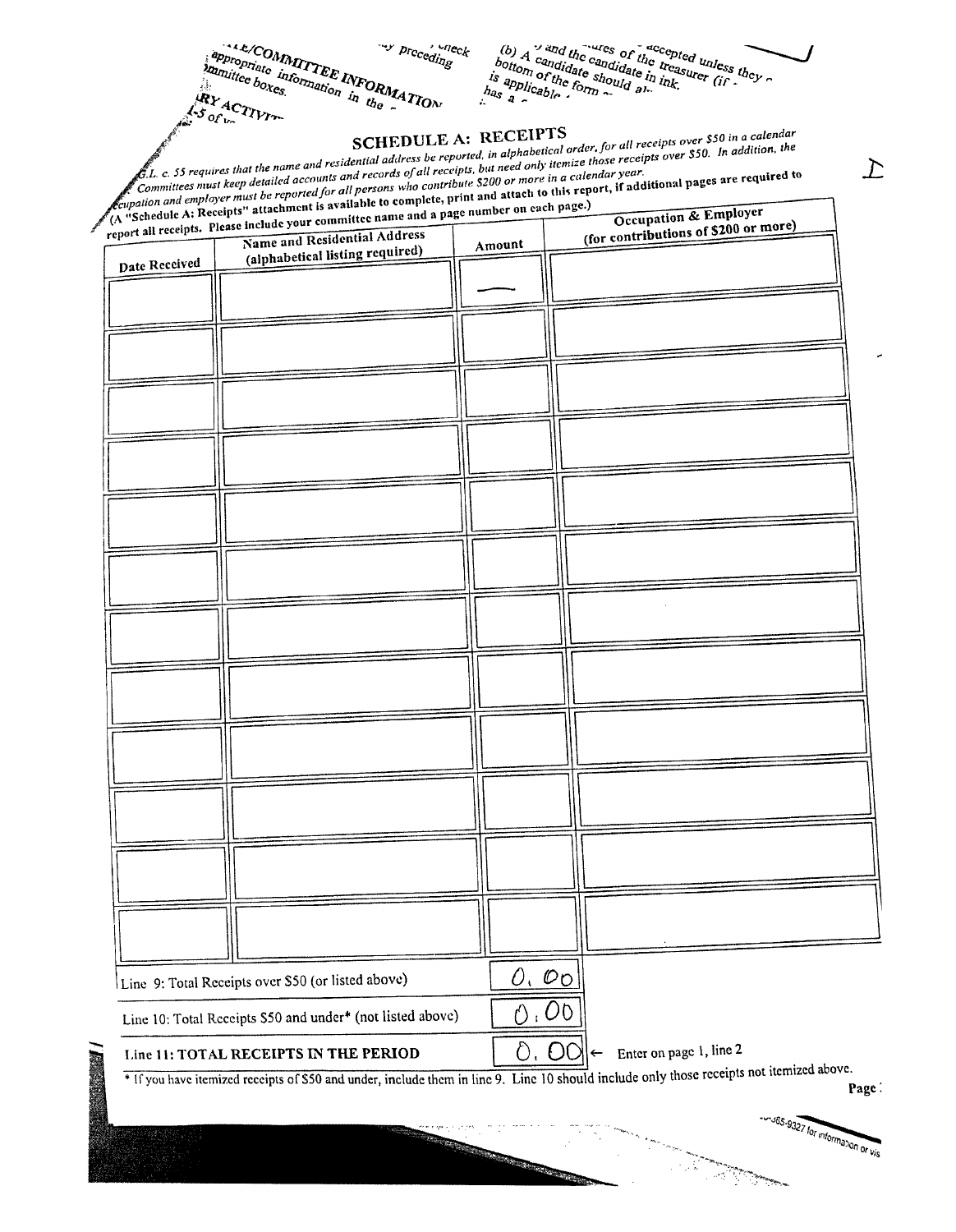|             | <b>SCHEDULE A: RECEIPTS (continued)</b>                         |                                  |                                                                          |
|-------------|-----------------------------------------------------------------|----------------------------------|--------------------------------------------------------------------------|
| te Received | Name and Residential Address<br>(alphabetical listing required) | Amount                           | <b>Occupation &amp; Employer</b><br>(for contributions of \$200 or more) |
|             |                                                                 |                                  |                                                                          |
|             |                                                                 |                                  |                                                                          |
|             |                                                                 |                                  |                                                                          |
|             |                                                                 |                                  |                                                                          |
|             |                                                                 |                                  |                                                                          |
|             |                                                                 |                                  |                                                                          |
|             |                                                                 |                                  |                                                                          |
|             |                                                                 |                                  |                                                                          |
|             |                                                                 |                                  |                                                                          |
|             |                                                                 |                                  |                                                                          |
|             |                                                                 |                                  |                                                                          |
|             |                                                                 |                                  |                                                                          |
|             |                                                                 |                                  |                                                                          |
|             |                                                                 |                                  |                                                                          |
|             |                                                                 |                                  |                                                                          |
|             |                                                                 |                                  |                                                                          |
|             |                                                                 |                                  |                                                                          |
|             |                                                                 |                                  |                                                                          |
|             |                                                                 |                                  |                                                                          |
|             |                                                                 |                                  |                                                                          |
|             |                                                                 |                                  |                                                                          |
|             |                                                                 |                                  |                                                                          |
|             |                                                                 |                                  |                                                                          |
|             | Line 9: Total Receipts over \$50 (or listed above)              | 0.00                             |                                                                          |
|             | Line 10: Total Receipts \$50 and under* (not listed above)      | 0 <sub>0</sub><br>Ď<br>$\bullet$ |                                                                          |



 $100.$ 

Page 3

 $\mathbf{r}^{\mathbf{m}} = \mathbf{r}^{\mathbf{m}} = \mathbf{r}^{\mathbf{m}}$ 

 $\begin{array}{c} \hline \end{array}$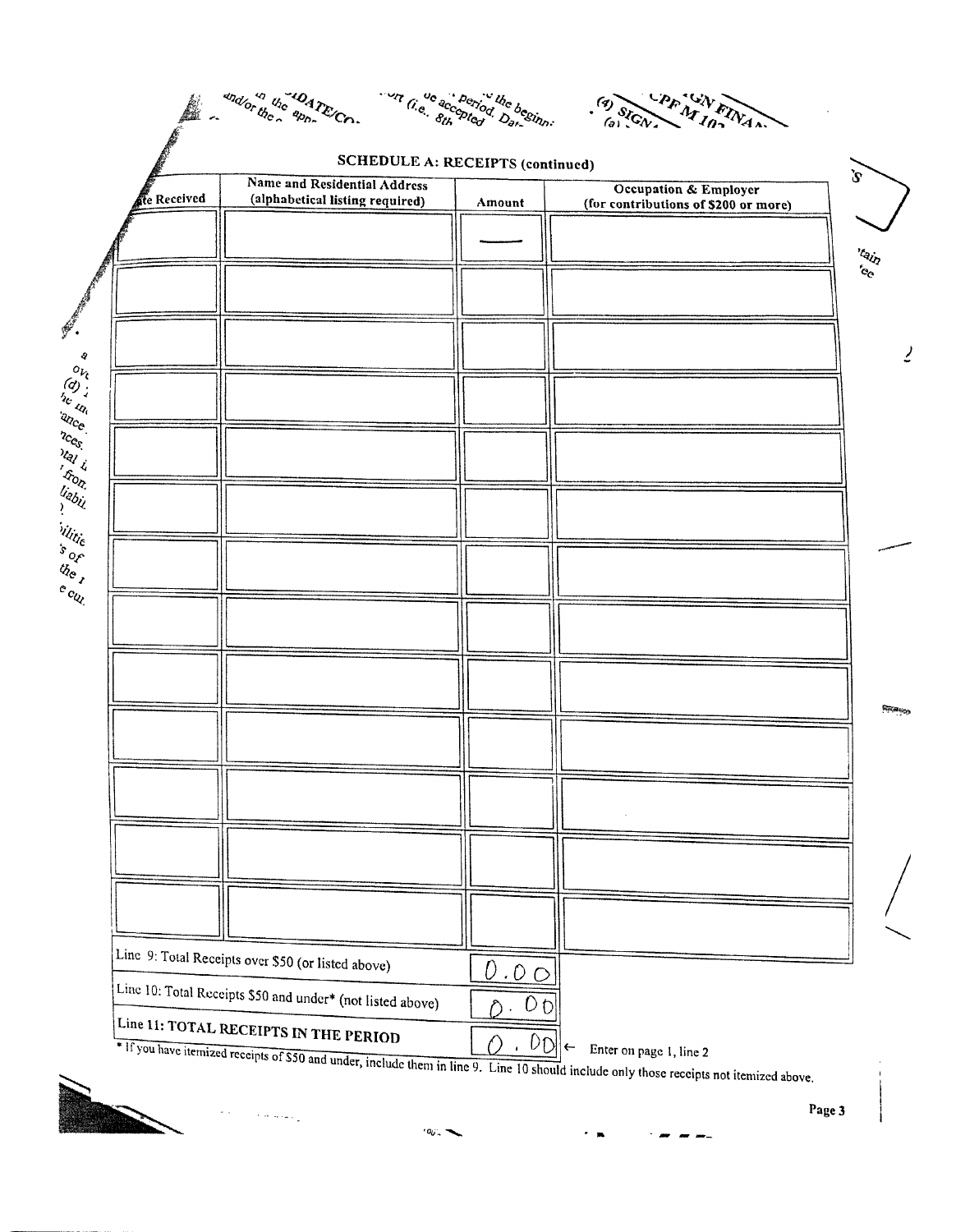$E_{ij}^{(2)}$ CAND





## SCHEDULE B: EXPENDITURES

 $\bar{l}$  c. 55 requires committees to list, in alphabetical order, all expenditures over \$50 in a reporting period. Committees must keep accounts and records of all expenditures, but need only itemize those over \$50. Expenditures \$50 and under may be added together,<br>ommittee records, and reported on line 13. raccounts and records by an experimenter, but need only nonnec was even cash imperium as the manning of the station of the station of the station of the station of the station of the station of the station of the station o

chedule B: Expenditures" attachment is available to complete, print and attach to this report, if additional pages are required to **references** include your committee name and a page number on each page.)

|         |           | To Whom Paid           |                                                                                 |                                                                | Amount |
|---------|-----------|------------------------|---------------------------------------------------------------------------------|----------------------------------------------------------------|--------|
|         | Date Paid | (alphabetical listing) | Address                                                                         | <b>Purpose of Expenditure</b>                                  |        |
|         |           |                        |                                                                                 |                                                                |        |
|         |           |                        |                                                                                 |                                                                |        |
|         |           |                        |                                                                                 |                                                                |        |
|         |           |                        |                                                                                 |                                                                |        |
|         |           |                        |                                                                                 |                                                                |        |
|         |           |                        |                                                                                 |                                                                |        |
|         |           |                        |                                                                                 |                                                                |        |
|         |           |                        |                                                                                 |                                                                |        |
|         |           |                        |                                                                                 |                                                                |        |
|         |           |                        |                                                                                 |                                                                |        |
|         |           |                        |                                                                                 |                                                                |        |
|         |           |                        |                                                                                 |                                                                |        |
| ź       |           |                        |                                                                                 |                                                                |        |
|         |           |                        |                                                                                 |                                                                |        |
| $\zeta$ |           |                        |                                                                                 |                                                                |        |
| ì,<br>y |           |                        |                                                                                 |                                                                |        |
|         |           |                        |                                                                                 |                                                                |        |
| ፟       |           |                        |                                                                                 |                                                                |        |
|         |           |                        |                                                                                 |                                                                |        |
|         |           |                        |                                                                                 |                                                                |        |
|         |           |                        |                                                                                 |                                                                |        |
|         |           |                        |                                                                                 |                                                                |        |
|         |           |                        |                                                                                 |                                                                |        |
|         |           |                        |                                                                                 |                                                                |        |
|         |           |                        |                                                                                 |                                                                |        |
|         |           |                        |                                                                                 |                                                                |        |
|         |           |                        |                                                                                 |                                                                |        |
|         |           |                        |                                                                                 |                                                                |        |
|         |           |                        |                                                                                 |                                                                |        |
|         |           |                        |                                                                                 |                                                                |        |
|         |           |                        |                                                                                 |                                                                |        |
|         |           |                        |                                                                                 |                                                                |        |
|         |           |                        |                                                                                 |                                                                |        |
|         |           |                        |                                                                                 | Line 12: Total Expenditures over \$50 (or listed above)        |        |
|         |           |                        |                                                                                 | Line 13: Total Expenditures \$50 and under* (not listed above) |        |
|         |           |                        |                                                                                 |                                                                |        |
|         |           |                        | Enter on page 1, line $4 \rightarrow$ Line 14: TOTAL EXPENDITURES IN THE PERIOD |                                                                |        |

above. **If you have it you have it have itemized** them in line 12. Line 13 should include only those expenditures not itemized





 $\overline{a}$  $R_{\theta_{D}}$  ...  $\theta$  ...  $\theta$  ...  $\theta$ 

Page 4

 $o_{\zeta}$ 

Ù,

 $\mathbf{\hat{c}}$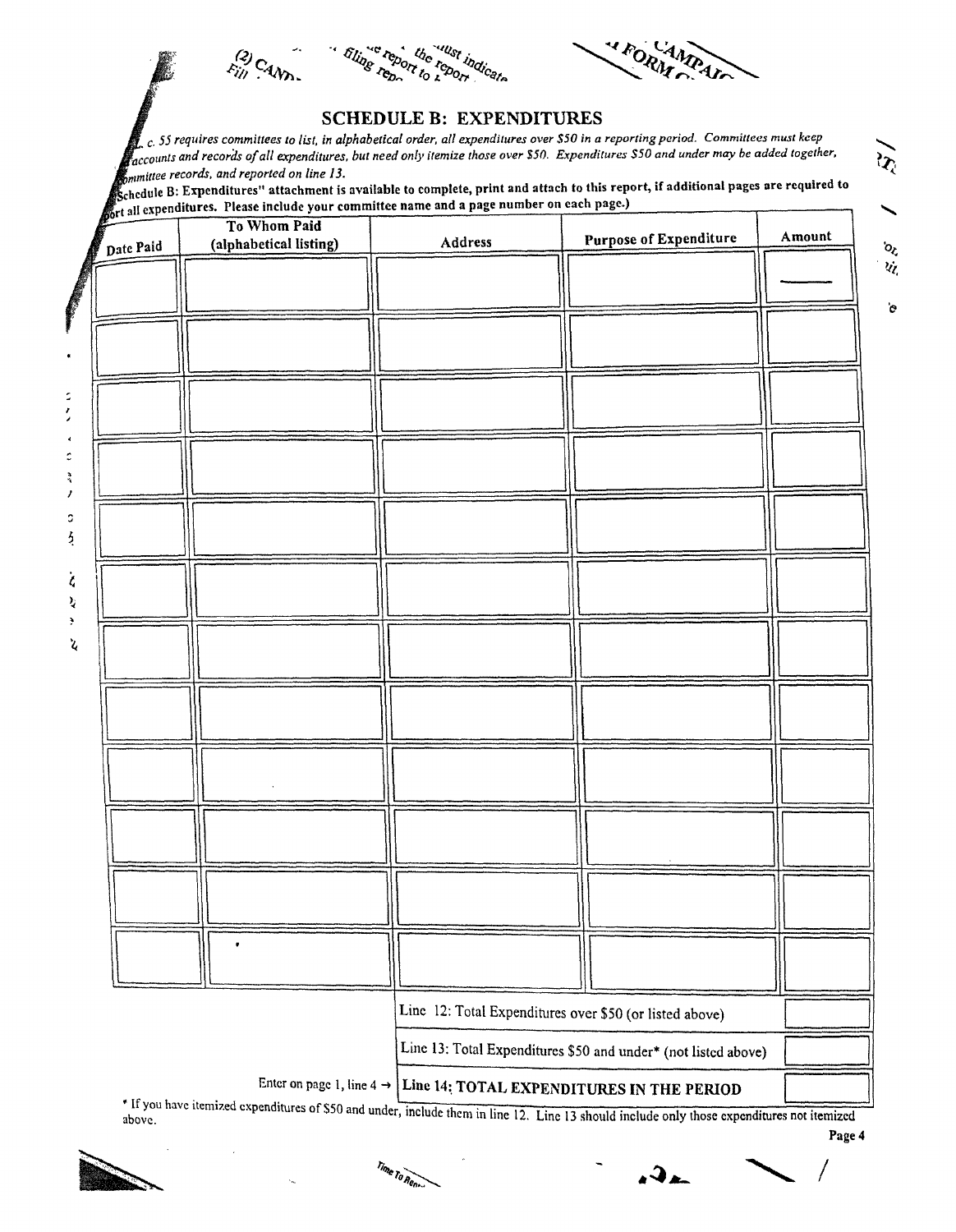|                    |                      |                                                                                                                                             | <b>EXAMPLE URES</b> (continued)                                                 |                               |        |                                        |                                                                                                                                                                                                                                   |
|--------------------|----------------------|---------------------------------------------------------------------------------------------------------------------------------------------|---------------------------------------------------------------------------------|-------------------------------|--------|----------------------------------------|-----------------------------------------------------------------------------------------------------------------------------------------------------------------------------------------------------------------------------------|
|                    | <b><i>e</i></b> Paid | To Whom Paid<br>(alphabetical listing)                                                                                                      | Address                                                                         | <b>Purpose of Expenditure</b> | Amount | TRANCE REPOR                           |                                                                                                                                                                                                                                   |
|                    |                      |                                                                                                                                             |                                                                                 |                               |        |                                        |                                                                                                                                                                                                                                   |
|                    |                      |                                                                                                                                             |                                                                                 |                               |        |                                        | accepted unless they                                                                                                                                                                                                              |
|                    |                      |                                                                                                                                             |                                                                                 |                               |        |                                        | ing the dividend the comptor                                                                                                                                                                                                      |
|                    |                      |                                                                                                                                             |                                                                                 |                               |        |                                        | ala, Isa dhe box on<br>It the candidate                                                                                                                                                                                           |
| Ş                  |                      |                                                                                                                                             |                                                                                 |                               |        | incs were inauded                      | tures were made                                                                                                                                                                                                                   |
|                    |                      |                                                                                                                                             |                                                                                 |                               |        | Forthe                                 | ale report                                                                                                                                                                                                                        |
|                    |                      |                                                                                                                                             |                                                                                 |                               |        | $b_{\rm c}$<br>$\overline{\mathbf{r}}$ |                                                                                                                                                                                                                                   |
| $\mathcal{U}_\ell$ |                      |                                                                                                                                             |                                                                                 |                               |        |                                        |                                                                                                                                                                                                                                   |
|                    |                      |                                                                                                                                             |                                                                                 |                               |        |                                        |                                                                                                                                                                                                                                   |
|                    |                      |                                                                                                                                             |                                                                                 |                               |        |                                        |                                                                                                                                                                                                                                   |
|                    |                      |                                                                                                                                             |                                                                                 |                               |        |                                        | .<br>The comparison of the company of the company of the company of the company of the company of the company of the company of the company of the company of the company of the company of the company of the company of the com |
|                    |                      |                                                                                                                                             |                                                                                 |                               |        |                                        |                                                                                                                                                                                                                                   |
|                    |                      |                                                                                                                                             |                                                                                 |                               |        |                                        |                                                                                                                                                                                                                                   |
|                    |                      |                                                                                                                                             |                                                                                 |                               |        |                                        |                                                                                                                                                                                                                                   |
|                    |                      |                                                                                                                                             |                                                                                 |                               |        |                                        |                                                                                                                                                                                                                                   |
|                    |                      |                                                                                                                                             | Line 12: Expenditures over \$50 (or listed above)                               |                               |        | 0.00                                   |                                                                                                                                                                                                                                   |
|                    |                      |                                                                                                                                             | Line 13: Expenditures \$50 and under* (not listed above)                        |                               |        | 0.00                                   |                                                                                                                                                                                                                                   |
|                    |                      |                                                                                                                                             | Enter on page 1, line $4 \rightarrow$ Line 14: TOTAL EXPENDITURES IN THE PERIOD |                               |        | 0.00                                   |                                                                                                                                                                                                                                   |
|                    | above                | * If you have itemized expenditures of \$50 and under, include them in line 12. Line 13 should include only those expenditures not itemized |                                                                                 |                               |        |                                        |                                                                                                                                                                                                                                   |

 $\mathcal{L}_{\text{max}}$  and  $\mathcal{L}_{\text{max}}$ 

 $\mathcal{A}$ 



 $\label{eq:1} \begin{aligned} \mathcal{L}^{(2)}(t) &= \mathcal{L}^{(2)}(t) \mathcal{L}^{(2)}(t) \\ &= \mathcal{L}^{(2)}(t) \mathcal{L}^{(2)}(t) \\ &= \mathcal{L}^{(2)}(t) \mathcal{L}^{(2)}(t) \end{aligned}$ 

Page 5

 $\sim$   $\sim$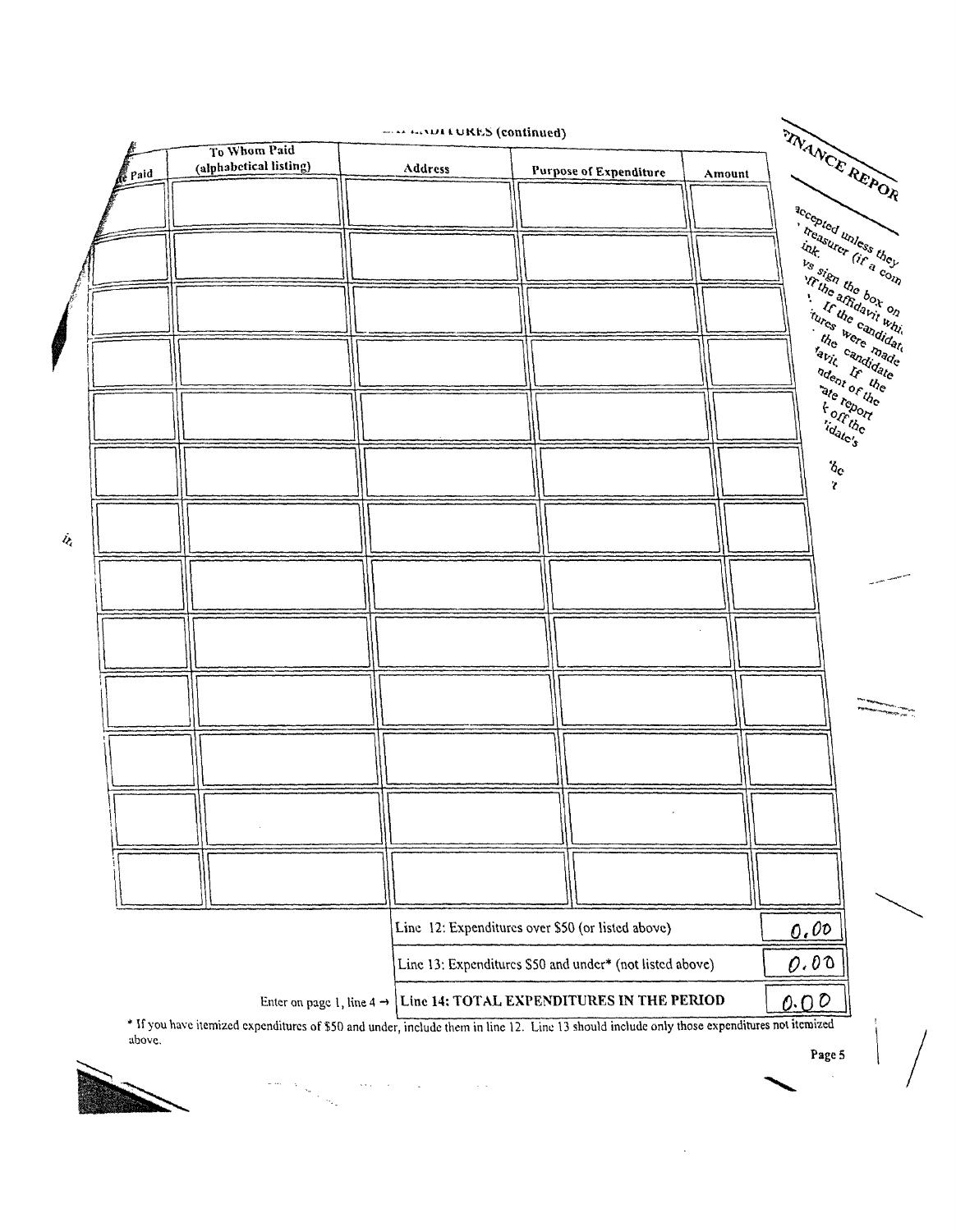

**M** los **FINANC** SIGN.  $\frac{3}{2}$ 

## SCHEDULE C: "IN-KIND" CONTRIBUTIONS

stremize contributors who have made in-kind contributions of more than \$50. In-kind contributions \$50 and under may be together from the committee's records and included in line 16 on page 1.

| <b>Pate Received</b> | From Whom Received* | <b>Residential Address</b>                                                 | <b>Description of Contribution</b>                                                                                                                  | $\frac{1}{2}$<br><b>Sys sign</b><br>Value |
|----------------------|---------------------|----------------------------------------------------------------------------|-----------------------------------------------------------------------------------------------------------------------------------------------------|-------------------------------------------|
|                      |                     |                                                                            |                                                                                                                                                     | m Wu                                      |
|                      |                     |                                                                            |                                                                                                                                                     | ditures 1<br>$\frac{3y}{4}$               |
|                      |                     |                                                                            |                                                                                                                                                     | Tidavit.<br>bendent                       |
|                      |                     |                                                                            |                                                                                                                                                     | <b>Darate</b> re                          |
|                      |                     |                                                                            |                                                                                                                                                     | heck of i<br>andidate:                    |
|                      |                     |                                                                            |                                                                                                                                                     | isa uhc                                   |
|                      |                     |                                                                            |                                                                                                                                                     | $j_{l_{\delta_l}}$                        |
|                      |                     |                                                                            |                                                                                                                                                     | ę                                         |
|                      |                     |                                                                            |                                                                                                                                                     |                                           |
|                      |                     |                                                                            |                                                                                                                                                     |                                           |
|                      |                     |                                                                            |                                                                                                                                                     |                                           |
|                      |                     |                                                                            |                                                                                                                                                     |                                           |
|                      |                     |                                                                            |                                                                                                                                                     |                                           |
|                      |                     |                                                                            |                                                                                                                                                     |                                           |
|                      |                     |                                                                            |                                                                                                                                                     |                                           |
|                      |                     |                                                                            |                                                                                                                                                     |                                           |
|                      |                     |                                                                            |                                                                                                                                                     |                                           |
|                      |                     |                                                                            |                                                                                                                                                     |                                           |
|                      |                     |                                                                            |                                                                                                                                                     |                                           |
|                      |                     |                                                                            |                                                                                                                                                     |                                           |
|                      |                     |                                                                            |                                                                                                                                                     |                                           |
|                      |                     |                                                                            |                                                                                                                                                     |                                           |
|                      |                     | Line 15: In-Kind Contributions over \$50 (or listed above)                 |                                                                                                                                                     | $\theta$ . $\theta$ 0                     |
|                      |                     | Line 16: In-Kind Contributions \$50 & under (not listed above)             |                                                                                                                                                     | 0.00                                      |
|                      |                     | Enter on page 1, line $6 \rightarrow$ Line 17: TOTAL IN-KIND CONTRIBUTIONS | O<br>* If an in-kind contribution is received from a person who contributes more than \$50 in a calendar year, you must report the name and address | A O                                       |